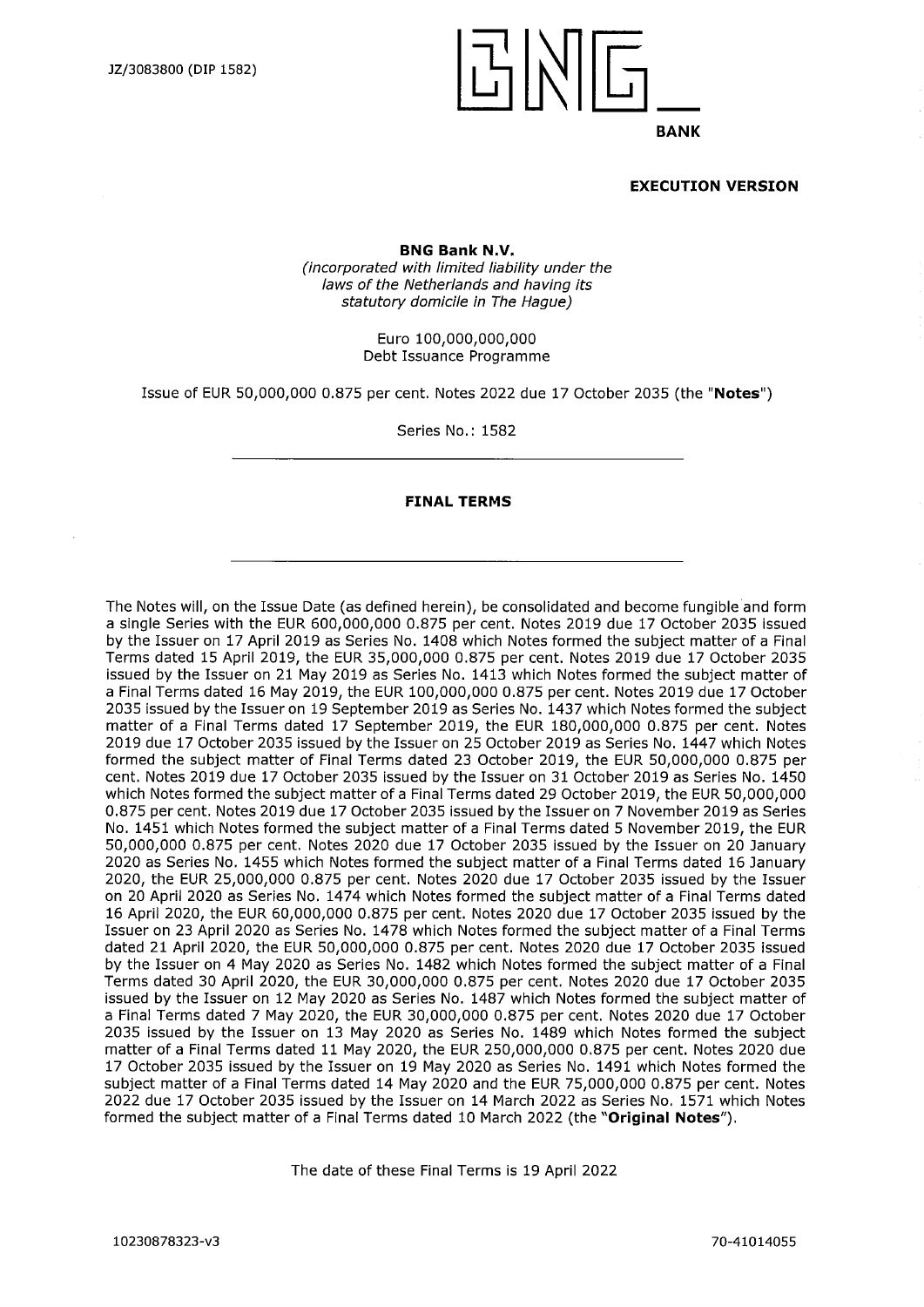

The Base Prospectus referred to below (as completed by these Final Terms) has been prepared on the basis that any offer of Notes in any member state of the European Economic Area (each, a **"Member State")** will be made pursuant to an exemption under the Prospectus Regulation from the requirement to publish a prospectus for offers of the Notes. Accordingly any person making or intending to make an offer in that Member State of the Notes may only do so in circumstances in which no obligation arises for the Issuer or any Dealer to publish a prospectus pursuant to Article 1 of the Prospectus Regulation or supplement a prospectus pursuant to Article 23 of the Prospectus Regulation, in each case, in relation to such offer. Neither the Issuer nor any Dealer has authorised, nor do they authorise, the making of any offer of Notes in any other circumstances.

The expression **"Prospectus Regulation"** means Regulation (EU) 2017/1129 (as amended or superseded).

Terms used herein shall be deemed to be defined as such for the purposes of the terms and conditions as referred to in of the base prospectus of the Issuer relating to the Programme, dated 24 May 2018 (the **"2018 Terms and Conditions")** which have been incorporated by reference in, and form part of the base prospectus dated 21 May 2021, as supplemented by the supplemental prospectuses dated 7 September 2021, 21 March 2022 and 31 March 2022 (the **"Base Prospectus")** issued in relation to the Euro 100,000,000,000 debt issuance programme of the Issuer which together constitute a base prospectus for the purposes of the Prospectus Regulation. This document constitutes the Final Terms of the Notes described herein for the purposes of Article 8 of the Prospectus Regulation and must be read in conjunction with the Base Prospectus in order to obtain all the relevant information, save in respect of the 2018 Terms and Conditions incorporated by reference therein. Full information on the Issuer and the Notes described herein is only available on the basis of a combination of these Final Terms and the Base Prospectus.

The Base Prospectus (and copies of the 2018 Conditions) are available for viewing at the investor relations section of the Issuer's website, [https://www.bngbank.com/funding/issuance-programmes,](https://www.bngbank.com/funding/issuance-programmes) and at the offices of the Paying Agents in Amsterdam, Luxembourg and London specified in the Base Prospectus. Copies may, upon oral or written request, also be obtained from the Paying Agents.

These Final Terms do not constitute, and may not be used for the purposes of, an offer or solicitation by anyone in any jurisdiction in which such offer or solicitation is not authorised or to any person to whom it is unlawful to make such offer or solicitation; and no action is being taken to permit an offering of the Notes or the distribution of these Final Terms in any jurisdiction where such action is required.

**PROHIBITION OF SALES TO BELGIAN CONSUMERS** - The Notes are not intended to be offered, sold or resold, transferred or delivered or otherwise made available to and should not be offered sold or resold, transferred or delivered or otherwise made available to any individual in Belgium qualifying as a consumer *(consumment/consommateur)* within the meaning of Article 1.1 of the Belgian Code of Economic Law *(Wetboek van economisch recht / Code de droit economique),* as amended from time to time.

**MIFID II PRODUCT GOVERNANCE / PROFESSIONAL INVESTORS AND ELIGIBLE COUNTERPARTIES ONLY TARGET MARKET** - Solely for the purposes of each manufacturer's product approval process, the target market assessment in respect of the Notes has led to the conclusion that: (i) the target market for the Notes is eligible counterparties and professional clients only, each as defined in Directive 2014/65/EU, as amended **("MiFID II");** and (ii) all channels for distribution of the Notes to eligible counterparties and professional clients are appropriate. Any person subsequently offering, selling or recommending the Notes (a **"distributor")** should take into consideration the manufacturers' target market assessment; however, a distributor subject to MiFID II is responsible for undertaking its own target market assessment in respect of the Notes (by either adopting or refining the manufacturers' target market assessment) and determining appropriate distribution channels.

**UK MIFIR PRODUCT GOVERNANCE / PROFESSIONAL INVESTORS AND ELIGIBLE COUNTERPARTIES ONLY TARGET MARKET** - Solely for the purposes of the manufacturer's product approval process, the target market assessment in respect of the Notes has led to the conclusion that: (i) the target market for the Notes is only eligible counterparties, as defined in the FCA Handbook Conduct of Business Sourcebook, and professional clients, as defined in Regulation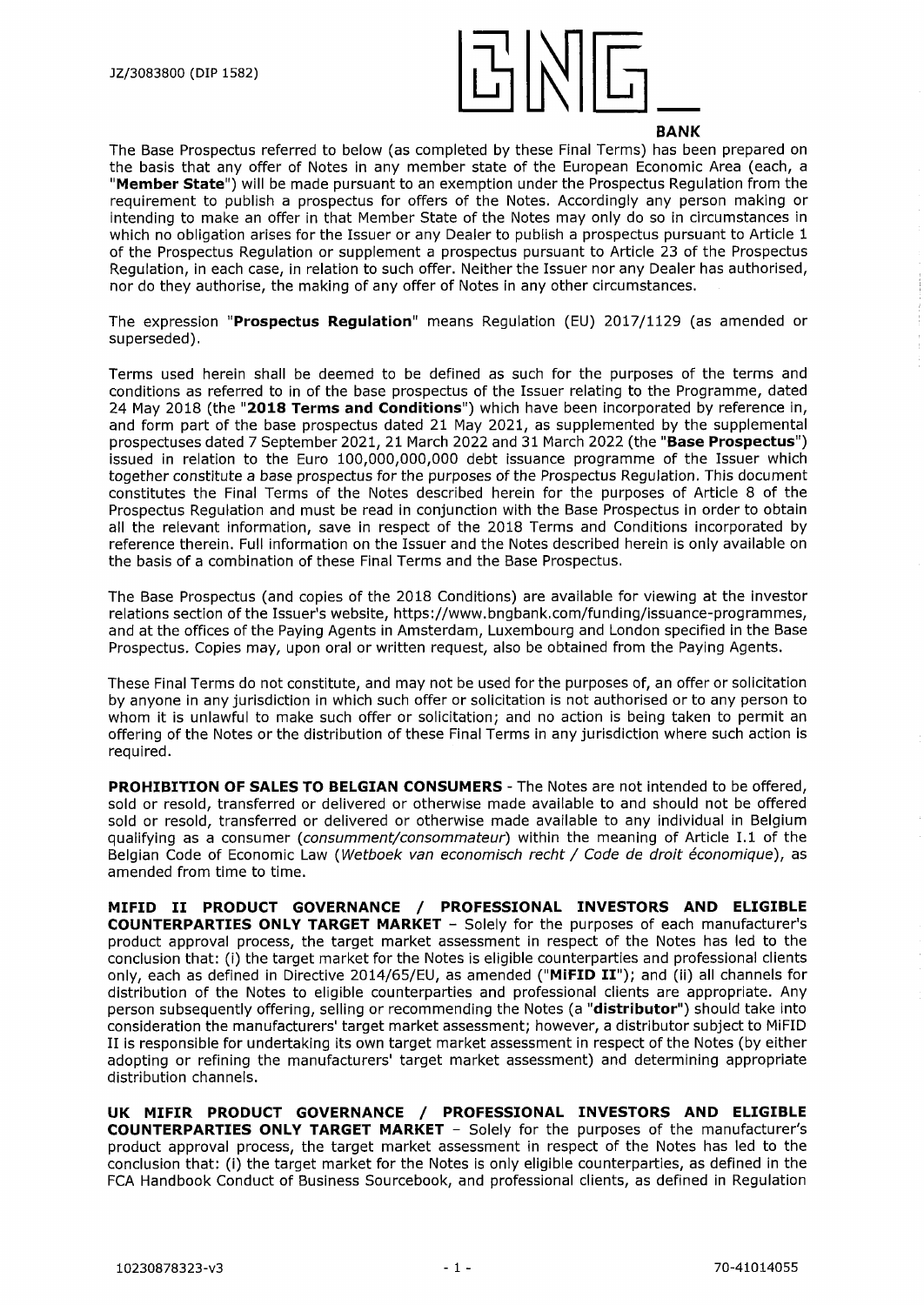

(EU) No 600/2014 as it forms part of domestic law of the United Kingdom by virtue of the European Union (Withdrawal) Act 2018 **("EUWA");** and (ii) all channels for distribution of the Notes to eligible counterparties and professional clients are appropriate. A distributor should take into consideration the manufacturer's target market assessment; however, a distributor subject to the FCA Handbook Product Intervention and Product Governance Sourcebook is responsible for undertaking its own target market assessment in respect of the Notes (by either adopting or refining the manufacturer's target market assessment) and determining appropriate distribution channels.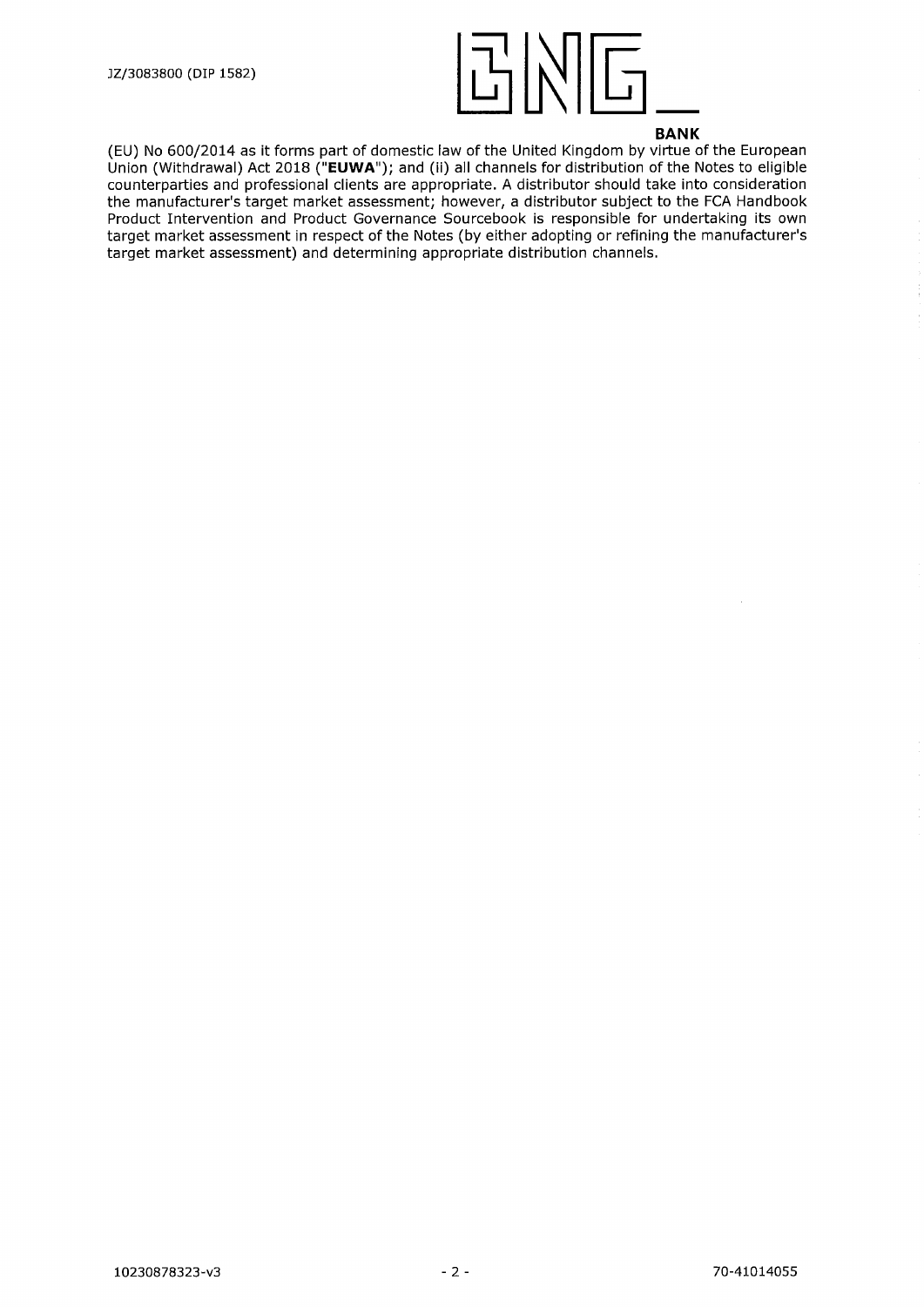

## **PART A - CONTRACTUAL TERMS**

The terms of the Notes are as follows:

- 1**.** Issuer: BNG Bank N.V.
- 2. Series Number: 1582

The Notes will, on the Issue Date, be consolidated and become fungible and form a single Series with the Original Notes.

- 3. Specified Currency or Currencies: Euro **("EUR")**
- 4. Aggregate Nominal Amount: EUR 50,000,000

After the Notes are consolidated, become fungible and form a single Series with the Original Notes, the Aggregate Nominal Amount of the Series will be EUR 1,635,000,000 consisting of the Aggregate Nominal Amount of the Notes being EUR 50,000,000 and the Aggregate Nominal Amount of the Original Notes being EUR 1,585,000,000

- 5. Issue Price 90.850 per cent, of the Aggregate Nominal Amount plus accrued interest from, and including, the Interest Commencement Date to, but excluding, the Issue Date (amounting to EUR 222,945.21)
- 6. (I) Specified Denomination(s): EUR 100,000 and integral multiples of EUR 1,000 thereafter up to and including EUR 199,000. No Notes in definitive form will be issued with a denomination in excess of EUR 199,000
	- (ii) Calculation Amount: EUR 1,000
- 7. (i) Issue Date: 21 April 2022
	- (ii) Interest Commencement Date: 17 October 2021
- 8. Maturity Date: 17 October 2035
- 9. Interest Basis: 0.875 per cent. Fixed Rate
- 10. Redemption/Payment Basis: Subject to any purchase and cancellation or early redemption, the Notes will be redeemed on the Maturity Date at 100 per cent, of their nominal amount.
- 11. Put/Call Options: Not Applicable

#### **PROVISIONS RELATING TO INTEREST (IF ANY) PAYABLE**

12. **Fixed Rate Note** Applicable **Provisions**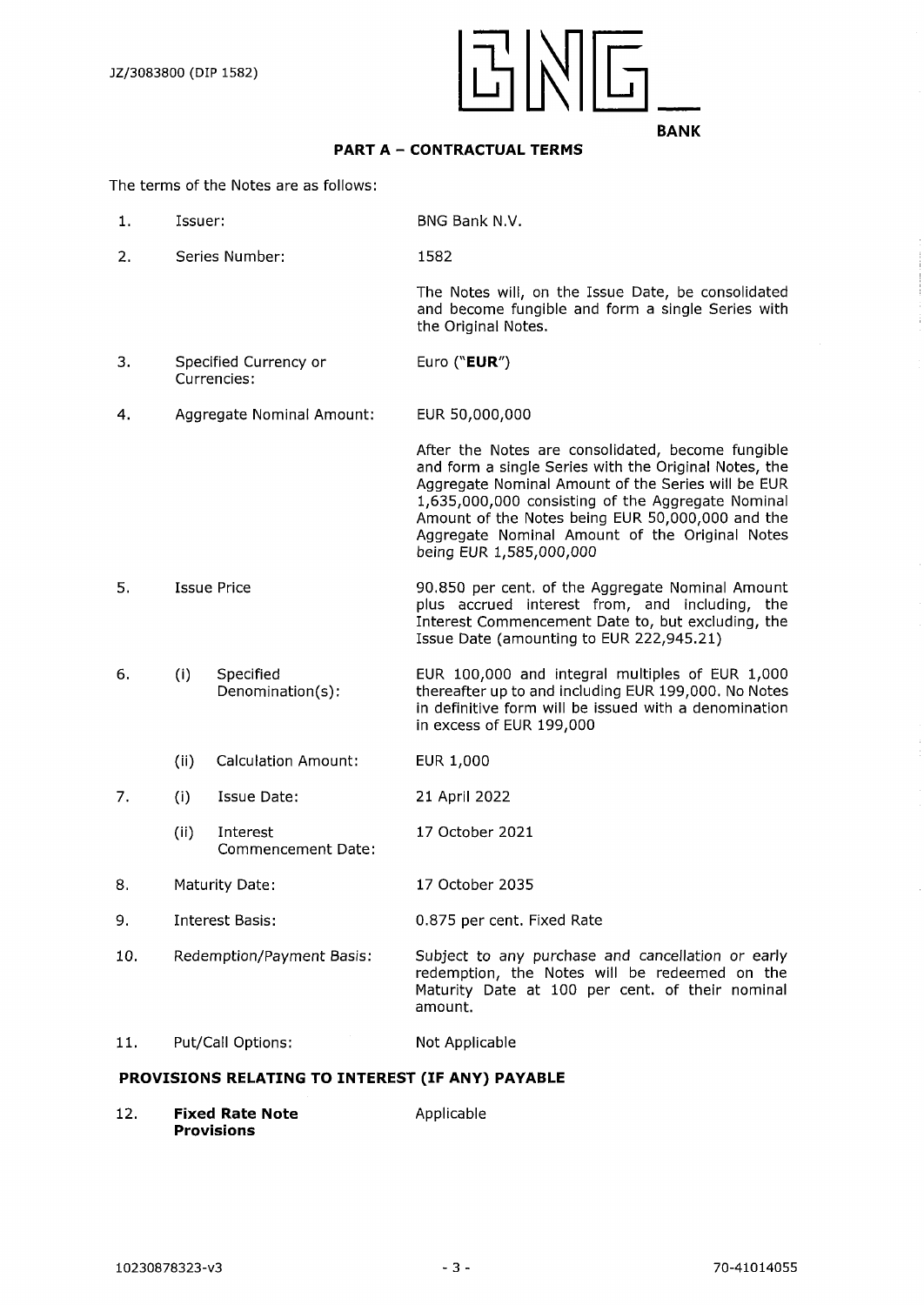

- (i) Fixed Rate(s) of Interest:
- 0.875 per cent, per annum payable annually in arrear
- (ii) Interest Payment Date(s): 17 October in each year commencing 17 October 2022 up to and including the Maturity Date, subject to adjustment for payment purposes only in accordance with the Following Business Day Convention
- (ill) Fixed Coupon Amount(s): EUR 8.75 per Calculation Amount
- (iv) Broken Amount(s): Not Applicable
- (V) Day Count Fraction: Actual/Actual (ICMA)
- (vi) Regular Date(s): 17 October in each year

None

Not Applicable

- (vii) Additional Financial Centre(s):
- 13. **Floating Rate Note Provisions**
- 14. **Zero Coupon Note** Not Applicable **Provisions**
- 15. **Dual Currency Interest** Not Applicable **Note Provisions**
- 16. **Reverse Floater Interest** Not Applicable **Note Provisions**
- 17. **Step-Down Interest Note** Not Applicable **Provisions**
- 18. **Step-Up Interest Note** Not Applicable **Provisions**
- 19. **Dual Currency** Not Applicable **Redemption Note Provisions**

#### **PROVISIONS RELATING TO REDEMPTION**

| 20. | <b>Issuer Call Option:</b>                                                                                                                                                                         | Not Applicable                   |
|-----|----------------------------------------------------------------------------------------------------------------------------------------------------------------------------------------------------|----------------------------------|
| 21. | Investor Put Option:                                                                                                                                                                               | Not Applicable                   |
| 22. | Final Redemption Amount:                                                                                                                                                                           | EUR 1,000 per Calculation Amount |
| 23. | Early Redemption Amount(s)<br>payable per Calculation<br>Amount on redemption (a)<br>for taxation reasons<br>(Condition 6(b)) or (b) on<br>the occurrence of an event<br>of default (Condition 7): | EUR 1,000 per Calculation Amount |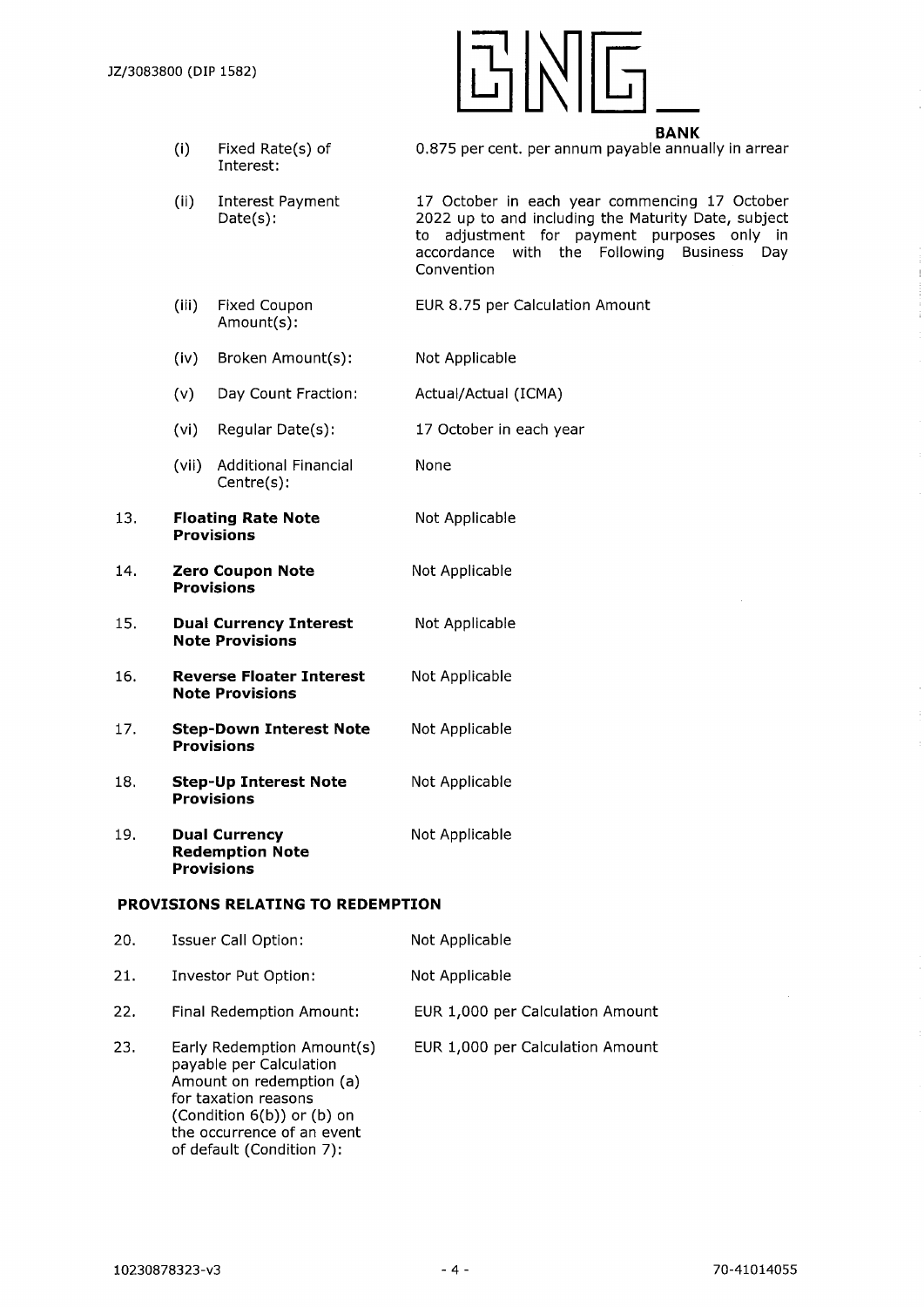

# **GENERAL PROVISIONS APPLICABLE TO THE NOTES**

| 24. | Form of Notes:                                                                                                                | Bearer Notes                                                                                                                                                                                                                                                                                                                                                                                                                                                                                                 |
|-----|-------------------------------------------------------------------------------------------------------------------------------|--------------------------------------------------------------------------------------------------------------------------------------------------------------------------------------------------------------------------------------------------------------------------------------------------------------------------------------------------------------------------------------------------------------------------------------------------------------------------------------------------------------|
| 25. | <b>Temporary Global Note</b><br>exchangeable for Definitive<br>Notes:                                                         | Not Applicable                                                                                                                                                                                                                                                                                                                                                                                                                                                                                               |
| 26. | <b>Temporary Global Note</b><br>exchangeable for a<br>Permanent Global Note:                                                  | Not Applicable                                                                                                                                                                                                                                                                                                                                                                                                                                                                                               |
| 27. | Permanent Global Note<br>exchangeable for Definitive<br>Notes:                                                                | Applicable, but only as set out in Condition 1(e)<br>except that in each case a Permanent Global Note<br>which forms part of a securities deposit (girodepot)<br>with<br>Euroclear<br>Netherlands<br>shall<br>only<br>be<br>exchangeable within the limited circumstances as<br>described in the Netherlands Securities Giro Act (Wet<br>giraal effectenverkeer) and such exchange will be<br>made in accordance therewith, the Euroclear<br>Netherlands' terms and conditions and operational<br>documents. |
| 28. | <b>Registered Notes:</b>                                                                                                      | Not Applicable                                                                                                                                                                                                                                                                                                                                                                                                                                                                                               |
| 29. | New Global Note:                                                                                                              | Applicable                                                                                                                                                                                                                                                                                                                                                                                                                                                                                                   |
| 30. | New Safekeeping Structure:                                                                                                    | Not Applicable                                                                                                                                                                                                                                                                                                                                                                                                                                                                                               |
| 31. | <b>Additional Financial</b><br>Centre(s) or other special<br>provisions relating to<br>payment dates:                         | Not Applicable                                                                                                                                                                                                                                                                                                                                                                                                                                                                                               |
| 32. | Talons for future Coupons or<br>Receipts to be attached to<br>Definitive Notes (and dates<br>on which such Talons<br>mature): | Not Applicable                                                                                                                                                                                                                                                                                                                                                                                                                                                                                               |
| 33. | Details relating to<br><b>Installment Notes</b>                                                                               | Not Applicable                                                                                                                                                                                                                                                                                                                                                                                                                                                                                               |
| 34. | Redenomination:                                                                                                               | Not Applicable                                                                                                                                                                                                                                                                                                                                                                                                                                                                                               |

# **PURPOSE OF FINAL TERMS**

These Final Terms comprise the final terms required for issue admission to trading on the Luxembourg Stock Exchange of the Notes described herein pursuant to the Euro 100,000,000,000 Debt Issuance Programme of the Issuer.

Signed on behalf of BNG Bank N.V.:

M.V. Ketting<br>Manager Capital Markets By:

Duly authorised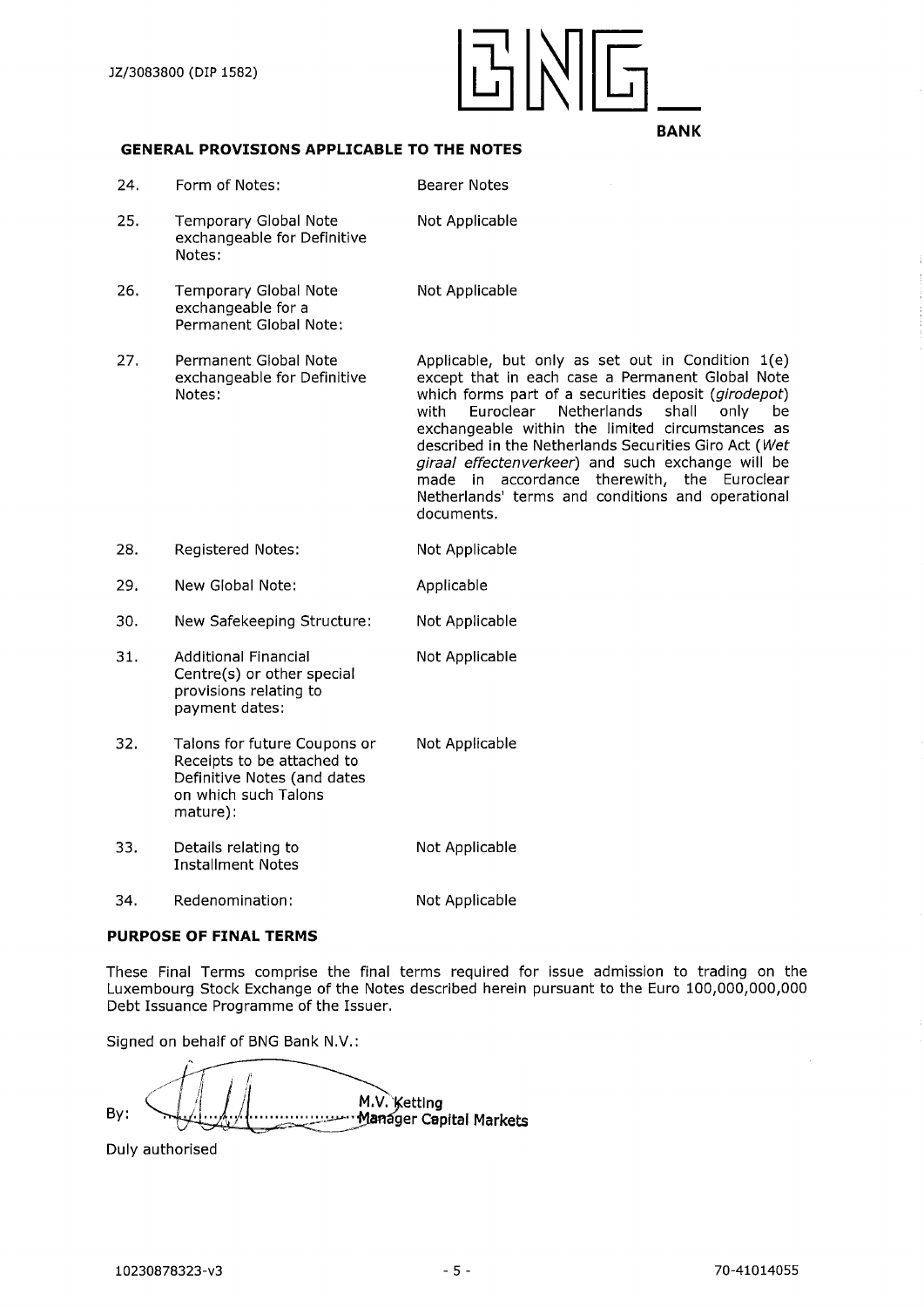

# **PART <sup>B</sup> - OTHER INFORMATION**

#### **1. LISTING**

(i) Admission to trading Application is expected to be made by the Issuer (or on its behalf) for the Notes to be admitted to trading on the regulated market of the Luxembourg Stock Exchange with effect from the Issue Date. The Original Notes have been admitted to trading on the regulated market of the Luxembourg Stock Exchange (ii) Estimate of total expenses EUR 800 (listing fee) relating to admission to

#### 2. **RATINGS**

The Notes are expected to be rated:

trading:

| S&P Global Ratings Europe Limited: | AAA (Stable) |
|------------------------------------|--------------|
| Fitch Ratings Ireland Limited:     | AAA (Stable) |
| Moody's France SAS:                | Aaa (Stable) |

Each of S&P Global Ratings Europe Limited, Fitch Ratings Ireland Limited and Moody's France SAS is established in the European Union and registered under Regulation (EC) No 1060/2009 of the European Parliament and ofthe Council of 16 September 2009 on credit rating agencies. The ratings given by S&P Global Ratings Europe Limited, Fitch Ratings Ireland Limited and Moody's France SAS are endorsed by S&P Global Ratings UK Limited, Fitch Ratings Ltd and Moody's Investors Service Ltd, respectively, which are established in the United Kingdom and registered under Regulation (EU) No 1060/2009 as it forms part of domestic law of the United Kingdom by virtue of the EUWA.

## 3. **INTERESTS OF NATURAL AND LEGAL PERSONS INVOLVED IN THE ISSUE/OFFER**

So far as the Issuer is aware, no person involved in the offer of the Notes has an interest material to the offer. The Dealer and their affiliates have engaged, and may in the future engage, in investment banking and/or commercial banking transactions with, and may perform other services for, the Issuer and its affiliates in the ordinary course of business.

#### **4. REASONS FOR THE OFFER, ESTIMATED NET PROCEEDS AND TOTAL EXPENSES**

| (i)   | Reasons for the offer:    | The net proceeds of the issue of the Notes will be<br>used by the Issuer for general corporate<br>purposes |
|-------|---------------------------|------------------------------------------------------------------------------------------------------------|
| (ii)  | Estimated net proceeds:   | EUR 45,647,945.21 (including 186 days of<br>accrued interest)                                              |
| (iii) | Estimated total expenses: | Not Applicable                                                                                             |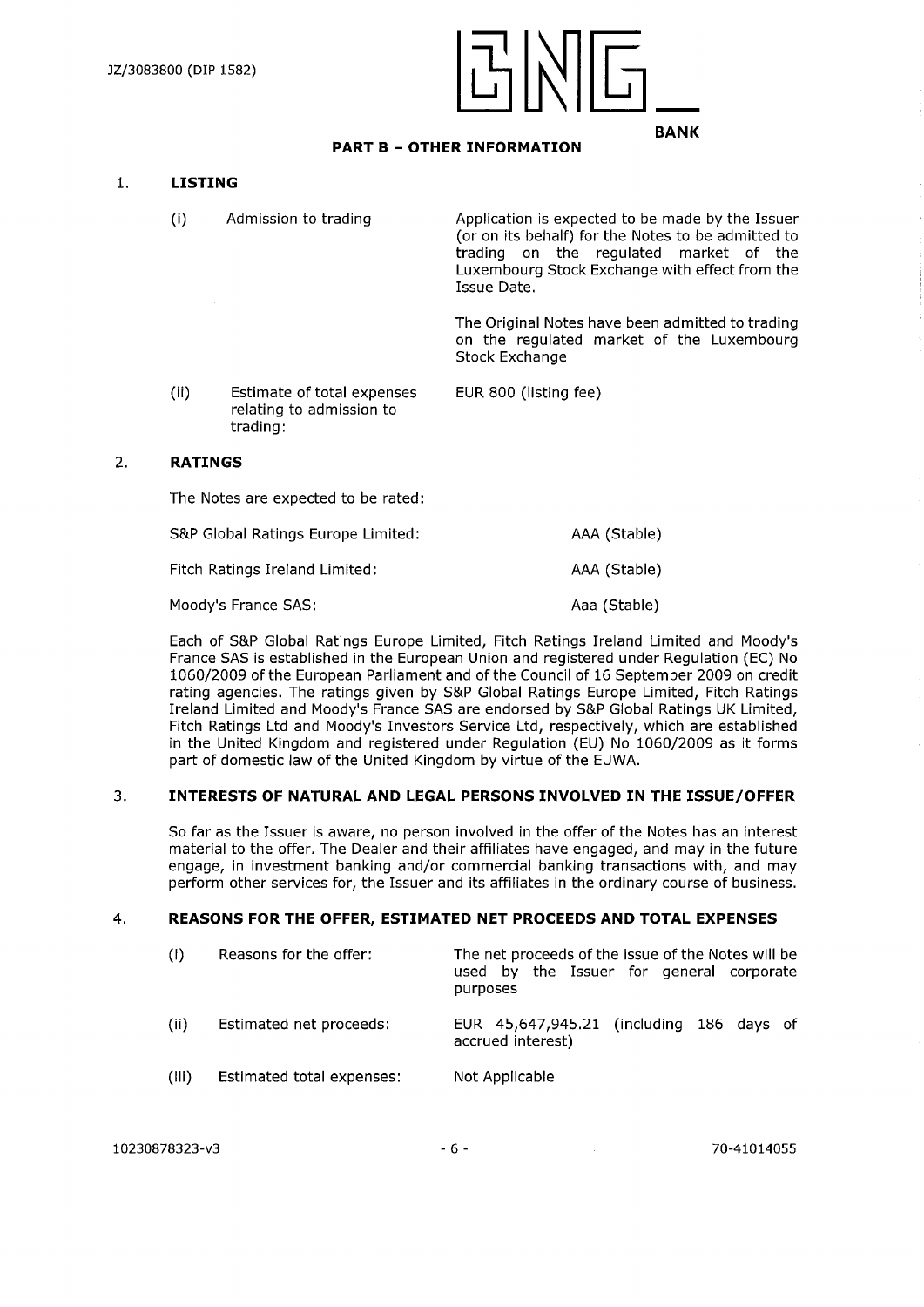

#### 5. **INDICATION OF YIELD (Fixed Rate Notes only):**

1.636 per cent.

The yield is calculated at the Issue Date on the basis of the Issue Price. It is not an indication of future yield.

XS1982834282

Numbering Agencies (ANNA)

Numbering Agencies (ANNA)

As set out in the Base Prospectus

Delivery against payment

198283428

#### 6**. HISTORIC INTEREST RATES (Floating Rate Notes only)**

Not Applicable

#### 7. **PERFORMANCE OF RATE[S] OF EXCHANGE AND EXPLANATION OF EFFECT ON VALUE OF INVESTMENT (Dual Currency Interest Notes, Dual Currency Redemption Notes and Variable Interest Rate Notes only)**

Not Applicable

#### **8. OPERATIONAL INFORMATION**

ISIN Code:

Common Code:

FISN:

CFI Code:

Delivery:

Names and addresses of Paying Agent(s):

Intended to be held in a manner which would allow Eurosystem eligibility:

Yes. Note that the designation "yes" simply means that the Notes are intended upon issue to be deposited with Euroclear or Clearstream, Luxembourg as common safekeeper and does not necessarily mean that the Notes will be recognised as eligible collateral for Eurosystem monetary policy and intra-day credit operations by the Eurosystem either upon issue or at any or all times during their life. Such recognition will depend upon the European Central Bank being satisfied that Eurosystem eligibility criteria have been met.

See the website of Association of National

See the website of Association of National

Statement on benchmark[s]: Not Applicable

#### 9. **DISTRIBUTION**

- (i) Method of distribution: Non-syndicated
- (ii) If syndicated, names and addresses of Dealers: Not Applicable
- (iii) Date of Subscription Agreement: Not Applicable